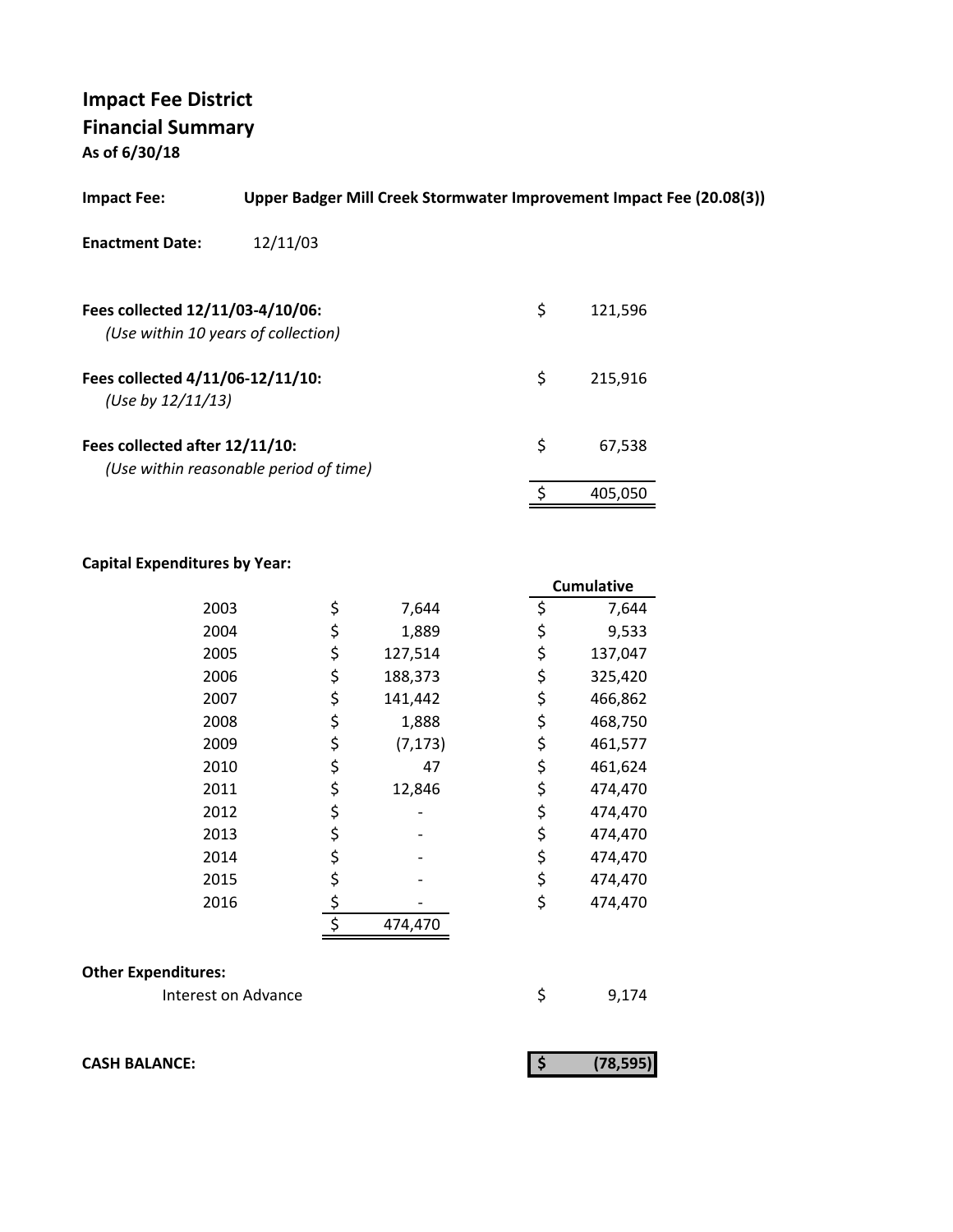#### **Impact Fee: Door Creek North Phase 2 Improvements Impact Fee (20.08(4))**

#### **Enactment Date:** 03/17/04

|                                                                         |   | <b>Sewer</b> |  | <b>Stormwater</b> |
|-------------------------------------------------------------------------|---|--------------|--|-------------------|
| Fees collected 3/17/04-4/10/06:<br>(Use within 10 years of collection)  |   | 39,507       |  | 196,204           |
| Fees collected 4/11/06-3/17/11:<br>(Use by 3/17/14)                     |   | 29.170       |  | 70,032            |
| Fees collected after 3/17/11:<br>(Use within reasonable period of time) | Ś | 127,229      |  | 415,362           |
|                                                                         |   | 195,905      |  | 681,598           |

|                            | <b>SEWER</b> |         |    | <b>STORMWATER</b> |    |         |    |                   |
|----------------------------|--------------|---------|----|-------------------|----|---------|----|-------------------|
|                            |              |         |    | <b>Cumulative</b> |    |         |    | <b>Cumulative</b> |
| 2004                       | \$           | 464,717 | \$ | 464,717           | \$ | 721,599 | \$ | 721,599           |
| 2005                       | \$           | 4,393   |    | 469,110           | \$ | 21      | \$ | 721,619           |
| 2006                       | \$           | 1,832   |    | 470,942           | \$ |         | \$ | 721,619           |
| 2007                       | \$           | 11,846  |    | 482,788           | \$ | 49,311  | \$ | 770,931           |
| 2008                       | \$           |         |    | 482,788           |    |         | \$ | 770,931           |
| 2009                       | \$           |         |    | 482,788           | \$ |         | \$ | 770,931           |
| 2010                       | \$           |         |    | 482,788           | \$ |         | \$ | 770,931           |
| 2011                       | \$           |         |    | 482,788           |    |         | \$ | 770,931           |
| 2012                       | \$           |         |    | 482,788           | \$ |         | \$ | 770,931           |
| 2013                       | \$           |         |    | 482,788           | \$ |         | \$ | 770,931           |
| 2014                       |              |         |    | 482,788           |    |         | \$ | 770,931           |
| 2015                       | \$           |         |    | 482,788           | \$ |         | \$ | 770,931           |
| 2016                       | \$           |         |    | 482,788           | \$ |         | \$ | 770,931           |
|                            |              | 482,788 |    |                   |    | 770,931 |    |                   |
| <b>Other Expenditures:</b> |              |         |    |                   |    |         |    |                   |
| Interest on Advance        |              |         | \$ | 24,616            |    |         | \$ | 39,308            |
| <b>CASH BALANCE:</b>       |              |         | -S | (311, 499)        |    |         | \$ | (128, 641)        |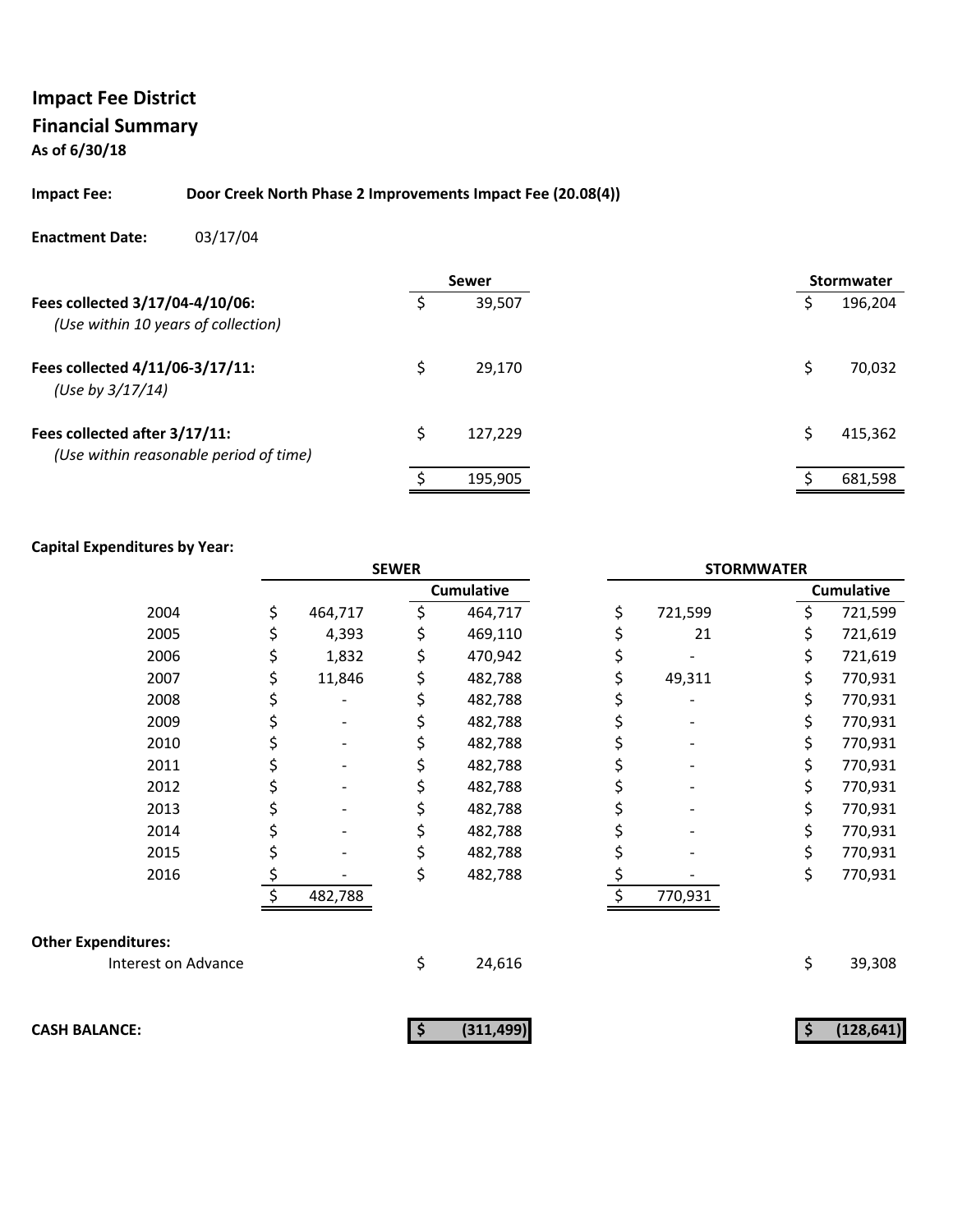#### **Impact Fee: Valley View Road Sewer and Drainage Improvement (22.08(5))**

#### **Enactment Date:** 07/12/05

|                                                                         |    | <b>Sewer</b> |    | <b>Stormwater</b> |
|-------------------------------------------------------------------------|----|--------------|----|-------------------|
| Fees collected 7/12/05-4/10/06:<br>(Use within 10 years of collection)  |    |              |    |                   |
| Fees collected 4/11/06-7/12/12:<br>(Use by 7/12/15)                     | \$ | 6,155        | \$ | 7,827             |
| Fees collected after 7/12/12:<br>(Use within reasonable period of time) | \$ | 23,019       | \$ | 30,993            |
|                                                                         |    | 29,174       |    | 38,820            |
| <b>Debt Proceeds:</b>                                                   | Ś  | 220,000      |    |                   |

|                                 | <b>SEWER</b> |         |    | <b>STORMWATER</b> |    |         |    |                   |
|---------------------------------|--------------|---------|----|-------------------|----|---------|----|-------------------|
|                                 |              |         |    | <b>Cumulative</b> |    |         |    | <b>Cumulative</b> |
| 2005                            | \$           | 233,802 | \$ | 233,802           | \$ | 354,923 | \$ | 354,923           |
| 2006                            |              | 16,262  |    | 250,063           |    | 47,531  | \$ | 402,455           |
| 2007                            |              | 230     |    | 250,293           |    | 1,500   | \$ | 403,954           |
| 2008                            |              | (36)    | Ş  | 250,257           |    | 1,536   | \$ | 405,490           |
| 2009                            | \$           | 6,884   | S  | 257,142           |    |         | \$ | 405,490           |
| 2010                            | \$           | 20,327  |    | 277,469           | Ş  |         | \$ | 405,490           |
| 2011                            |              | 34,457  |    | 311,926           |    |         |    | 405,490           |
| 2012                            |              | 7,441   |    | 319,367           | Ş  |         | \$ | 405,490           |
| 2013                            |              | 578     |    | 319,945           | \$ |         | \$ | 405,490           |
| 2014                            |              |         |    | 319,945           |    |         | \$ | 405,490           |
| 2015                            |              |         |    | 319,945           |    |         |    | 405,490           |
| 2016                            |              |         | \$ | 319,945           |    |         | \$ | 405,490           |
|                                 |              | 319,945 |    |                   |    | 405,490 |    |                   |
| <b>Other Expenditures:</b>      |              |         |    |                   |    |         |    |                   |
| Interest on Advance             |              |         |    | 18,935            |    |         | \$ | 23,998            |
| Debt Principal & Interest (net) |              |         | 5  | 180,074           |    |         |    |                   |
| <b>CASH BALANCE:</b>            |              |         | \$ | (269, 779)        |    |         | S  | (390, 668)        |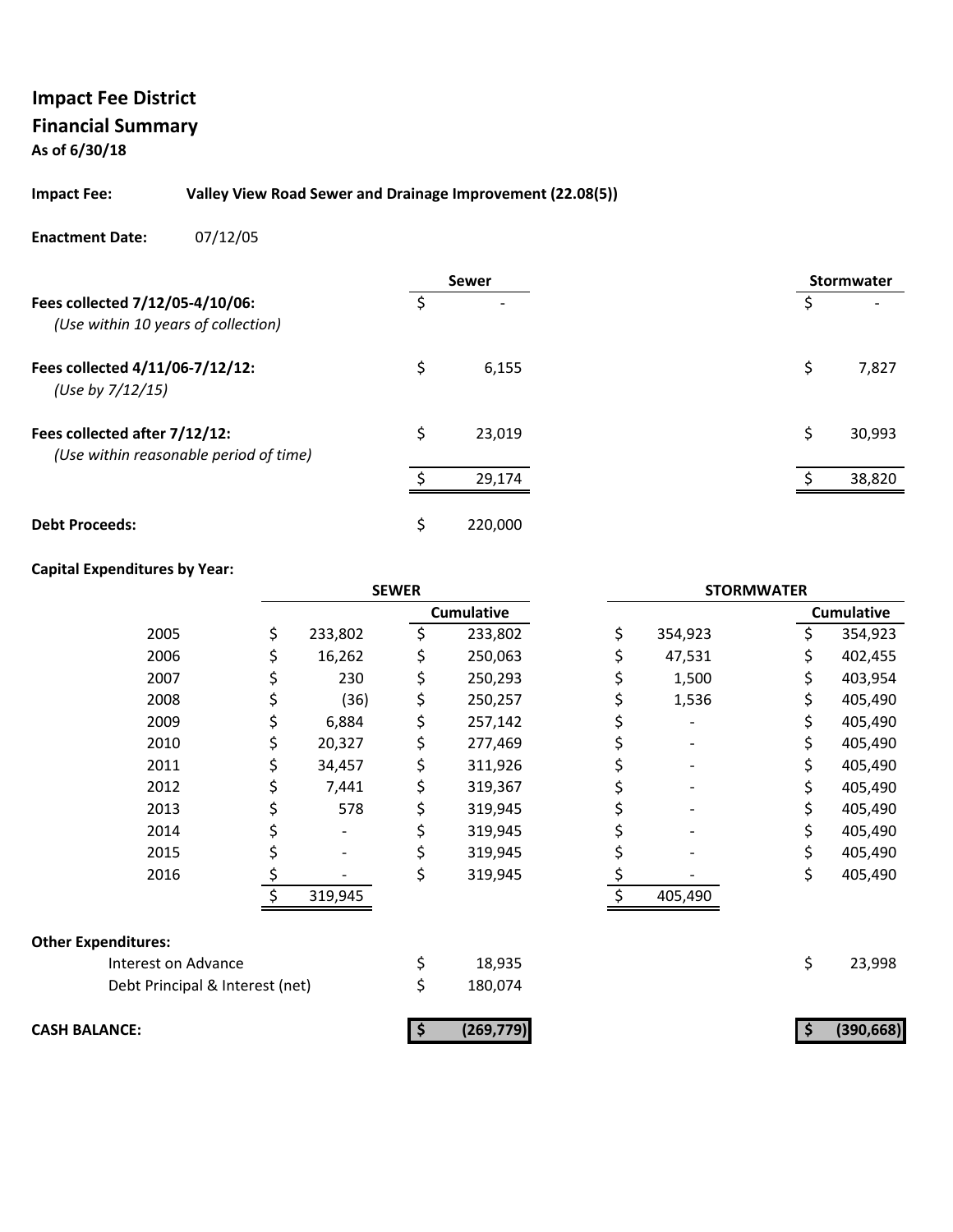| Impact Fee:                                           | Felland Road Sanitary Sewer Improvement (20.08(7)) |    |        |
|-------------------------------------------------------|----------------------------------------------------|----|--------|
| <b>Enactment Date:</b>                                | 12/20/07                                           |    |        |
| Fees collected 12/20/07-4/10/06:                      | (Use within 10 years of collection)                | \$ |        |
| Fees collected 4/11/06-12/20/14:<br>(Use by 12/20/17) |                                                    | \$ |        |
| Fees collected after 12/20/14:                        | (Use within reasonable period of time)             | \$ | 36,281 |
|                                                       |                                                    |    | 36.281 |

#### **Capital Expenditures by Year:**

|      |               |    | <b>Cumulative</b> |
|------|---------------|----|-------------------|
| 2007 | \$<br>54,453  | \$ | 54,453            |
| 2008 | \$<br>680,651 | \$ | 735,104           |
| 2009 | \$<br>854,468 | \$ | 1,589,572         |
| 2010 | \$<br>19,749  | \$ | 1,609,321         |
| 2011 | \$<br>281     | \$ | 1,609,602         |
| 2012 |               | \$ | 1,609,602         |
| 2013 |               | \$ | 1,609,602         |
| 2014 |               | \$ | 1,609,602         |
| 2015 |               | \$ | 1,609,602         |
| 2016 |               | \$ | 1,609,602         |
|      | 1,609,602     |    |                   |

#### **Other Expenditures:**

Interest on Advance **1920** \$91,934

**CASH BALANCE: (1,665,255) \$**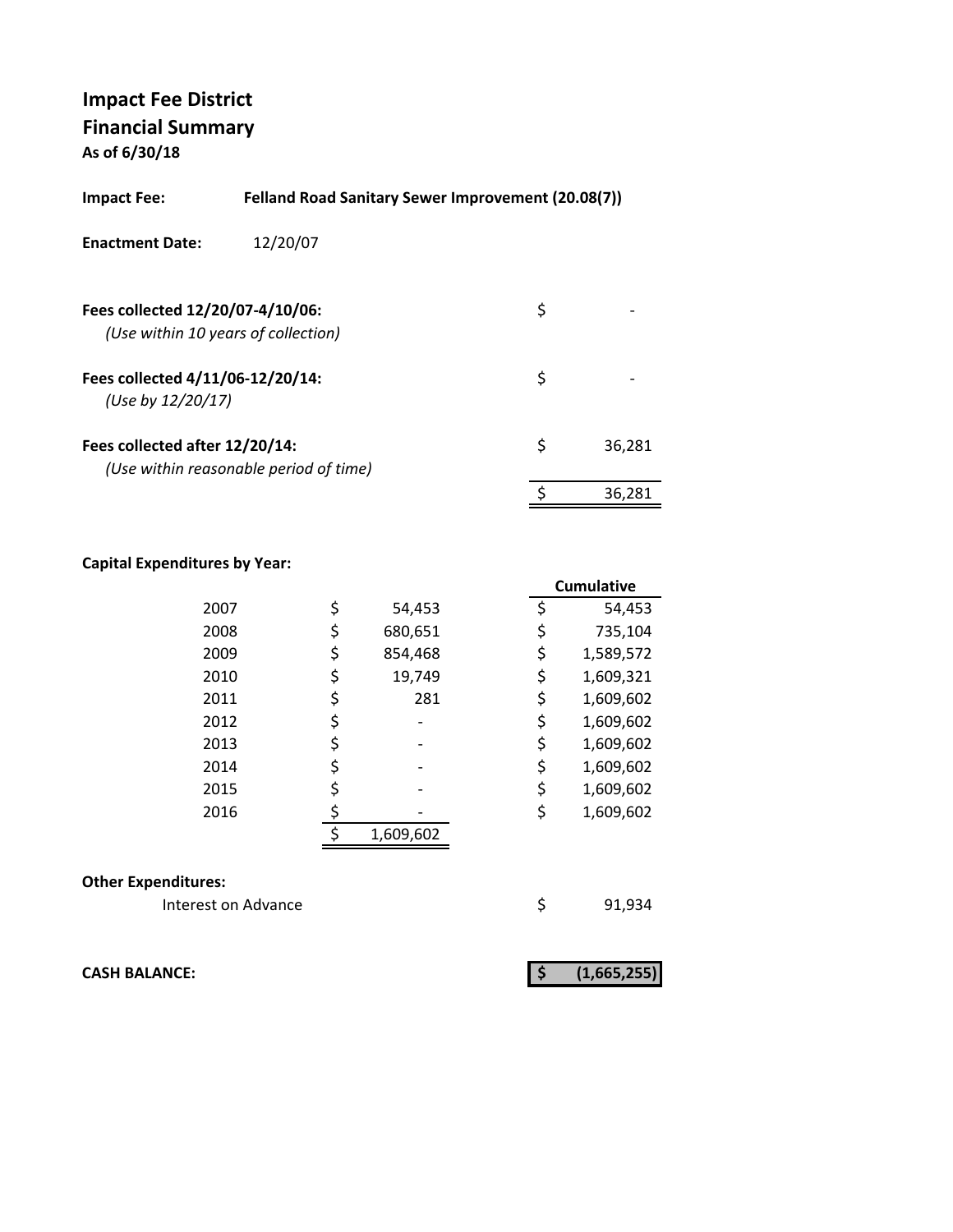| 11/22/08<br><b>Enactment Date:</b>                                       |               |
|--------------------------------------------------------------------------|---------------|
| Fees collected Before 4/10/06:<br>(Use within 10 years of collection)    | N/A           |
| Fees collected 4/11/06-11/22/15:<br>(Use by $11/22/18$ )                 | \$<br>104.033 |
| Fees collected after 11/22/15:<br>(Use within reasonable period of time) | \$<br>145,803 |
|                                                                          | 249,836       |

#### **Capital Expenditures by Year:**

|                            |    |         | <b>Cumulative</b> |
|----------------------------|----|---------|-------------------|
| 2008                       | \$ | 52,335  | \$<br>52,335      |
| 2009                       | \$ | 268,548 | \$<br>320,883     |
| 2010                       | \$ | 508     | \$<br>321,391     |
| 2011                       | \$ |         | \$<br>321,391     |
| 2012                       | \$ |         | \$<br>321,391     |
| 2013                       | \$ |         | \$<br>321,391     |
| 2014                       | \$ |         | \$<br>321,391     |
| 2015                       | \$ |         | \$<br>321,391     |
| 2016                       | \$ |         | \$<br>321,391     |
|                            | ς  | 321,391 |                   |
|                            |    |         |                   |
| <b>Other Expenditures:</b> |    |         |                   |
| Interest on Advance        |    |         | \$<br>13,820      |

**CASH BALANCE:**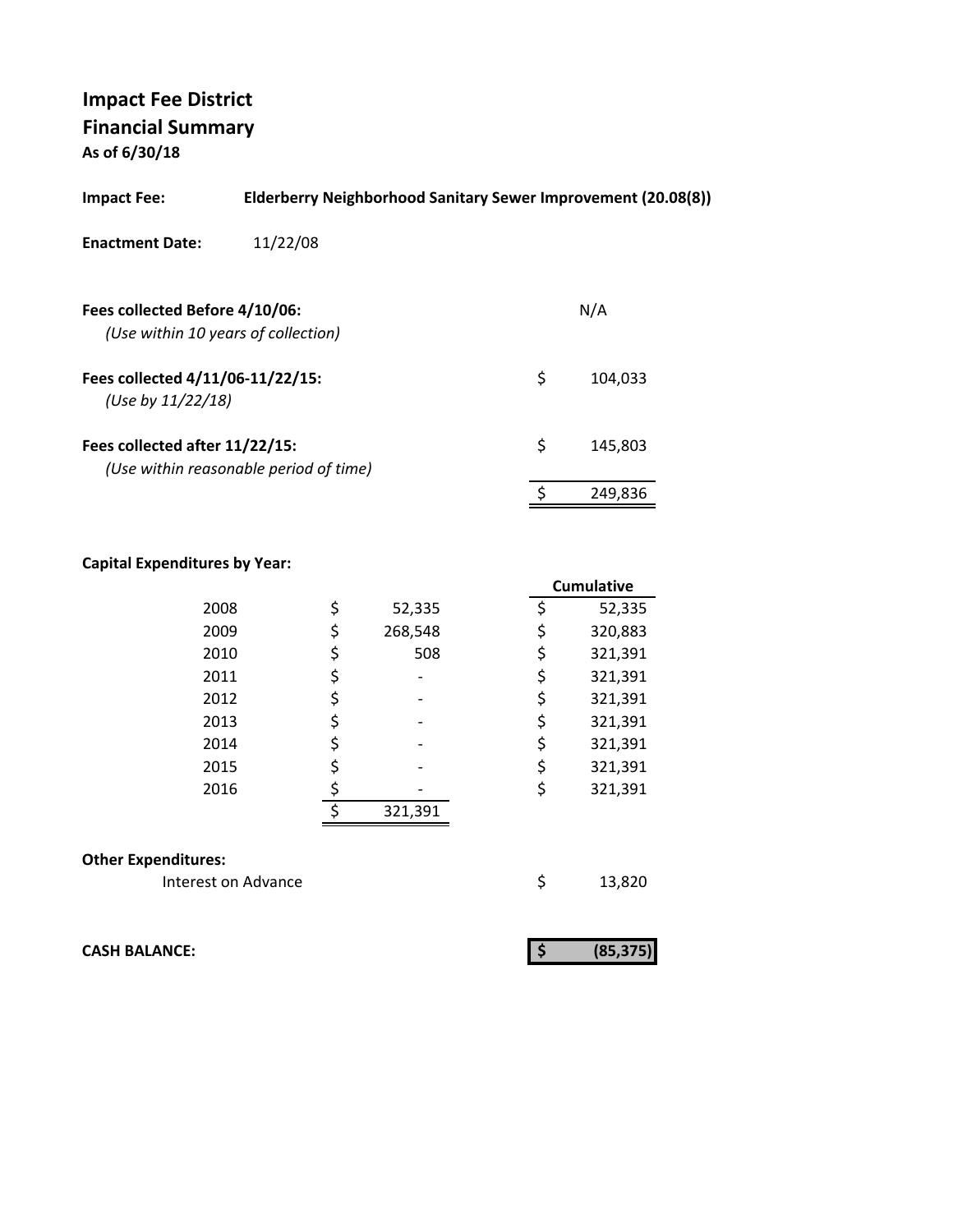| <b>Impact Fee:</b>                                                      | Northeast Neighborhood Sanitary Sewer Improvement (20.08(9)) |        |         |                                 |  |                   |
|-------------------------------------------------------------------------|--------------------------------------------------------------|--------|---------|---------------------------------|--|-------------------|
| <b>Enactment Date:</b>                                                  | 03/14/09                                                     |        |         |                                 |  |                   |
| Fees collected Before 4/10/06:<br>(Use within 10 years of collection)   |                                                              |        |         |                                 |  | N/A               |
| Fees collected 4/11/06-3/14/16:<br>(Use by 3/14/19)                     |                                                              |        |         | \$                              |  |                   |
| Fees collected after 3/14/16:<br>(Use within reasonable period of time) |                                                              |        |         | \$                              |  | 10,878            |
|                                                                         |                                                              |        |         | \$                              |  | 10,878            |
| <b>Debt Proceeds:</b>                                                   |                                                              |        |         | \$                              |  | 290,000           |
| <b>Capital Expenditures by Year:</b>                                    |                                                              |        |         |                                 |  |                   |
|                                                                         |                                                              |        |         |                                 |  | <b>Cumulative</b> |
| 2009                                                                    |                                                              | \$     | 359,509 | \$                              |  | 359,509           |
| 2010                                                                    |                                                              | こくさくこう | 260,073 | \$                              |  | 619,582           |
| 2011                                                                    |                                                              |        | (1)     | \$<br>\$                        |  | 619,581           |
| 2012                                                                    |                                                              |        |         |                                 |  | 619,581           |
| 2013                                                                    |                                                              |        |         | \$                              |  | 619,581           |
| 2014                                                                    |                                                              |        |         | \$                              |  | 619,581           |
| 2015                                                                    |                                                              |        |         | \$                              |  | 619,581           |
| 2016                                                                    |                                                              |        |         | $\overline{\mathsf{S}}$         |  | 619,581           |
|                                                                         |                                                              |        | 619,581 |                                 |  |                   |
| <b>Other Expenditures:</b>                                              |                                                              |        |         |                                 |  |                   |
| Interest on Advance                                                     |                                                              |        |         | \$                              |  | 17,446            |
|                                                                         | Debt Principal & Interest (net)                              |        |         | $\overline{\mathsf{S}}$         |  | 237,370           |
| <b>CASH BALANCE:</b>                                                    |                                                              |        |         | $\overline{\boldsymbol{\zeta}}$ |  | (573, 518)        |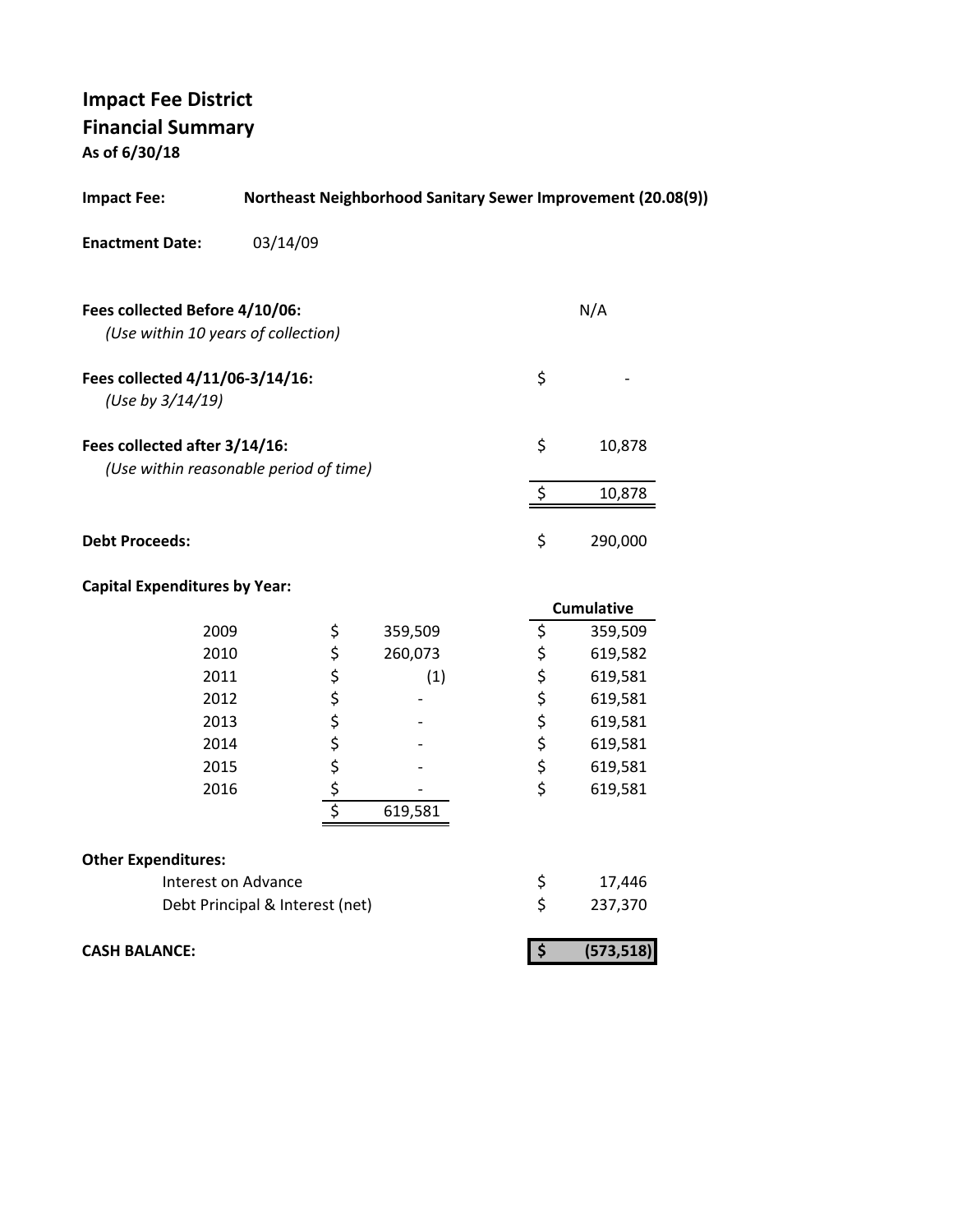# **Impact Fee District Financial Summary**

**As of 6/30/18**

#### **Impact Fee: Lower Badger Mill Creek Sanitary and Stormwater Management (20.08(10))**

**Enactment Date:** 12/05/09

|                                                                         | Sewer           | Stormwater    |
|-------------------------------------------------------------------------|-----------------|---------------|
| Fees collected 7/12/05-4/10/06:<br>(Use within 10 years of collection)  | \$              | \$            |
| Fees collected 4/11/06-12/5/16:<br>(Use by 12/5/19)                     | \$<br>360,452   | \$<br>689,372 |
| Fees collected after 12/5/16:<br>(Use within reasonable period of time) | \$<br>565,304   | \$<br>586,835 |
|                                                                         | 925,756         | 1,276,206     |
| <b>Debt Proceeds:</b>                                                   | \$<br>1,952,700 |               |

|                                 |                 | <b>SEWER</b> |                        | <b>STORMWATER</b> |    |                   |
|---------------------------------|-----------------|--------------|------------------------|-------------------|----|-------------------|
|                                 |                 |              | <b>Cumulative</b>      |                   |    | <b>Cumulative</b> |
| 2009                            | \$<br>812,879   | \$           | 812,879                | \$<br>37,716      | \$ | 37,716            |
| 2010                            | \$<br>241,355   | \$           | 1,054,234              | \$                | \$ | 37,716            |
| 2011                            | \$<br>(61, 626) | \$           | 992,608                | \$<br>266         | \$ | 37,982            |
| 2012                            | \$<br>498,829   | \$           | 1,491,437              | \$                | \$ | 37,982            |
| 2013                            | \$<br>200       | \$           | 1,491,637              | \$                | \$ | 37,982            |
| 2014                            | \$<br>213,769   | \$           | 1,705,405              | \$                | \$ | 37,982            |
| 2015                            | \$1,001,448     | \$           | 2,706,853              | \$<br>450,626     | \$ | 488,608           |
| 2016                            | \$<br>516,633   | \$           | 3,223,486              | \$                | \$ | 488,608           |
| 2017                            | \$<br>67        | \$           | 3,223,553              | \$                | \$ | 488,608           |
| 2018                            | \$<br>(18, 785) | \$           | 3,204,768              | \$                | \$ | 488,608           |
|                                 | \$3,204,768     |              |                        | \$488,608.24      |    |                   |
| <b>Other Expenditures:</b>      |                 |              |                        |                   |    |                   |
| Interest on Advance             |                 | \$           | 22,343                 |                   | \$ | 3,629             |
| Debt Principal & Interest (net) |                 | \$           | 1,182,894              |                   |    |                   |
| <b>CASH BALANCE:</b>            |                 |              | (1,531,549)            |                   | Ŝ  | 783,969           |
|                                 |                 |              | <b>Combined Total:</b> | \$<br>(747, 580)  |    |                   |